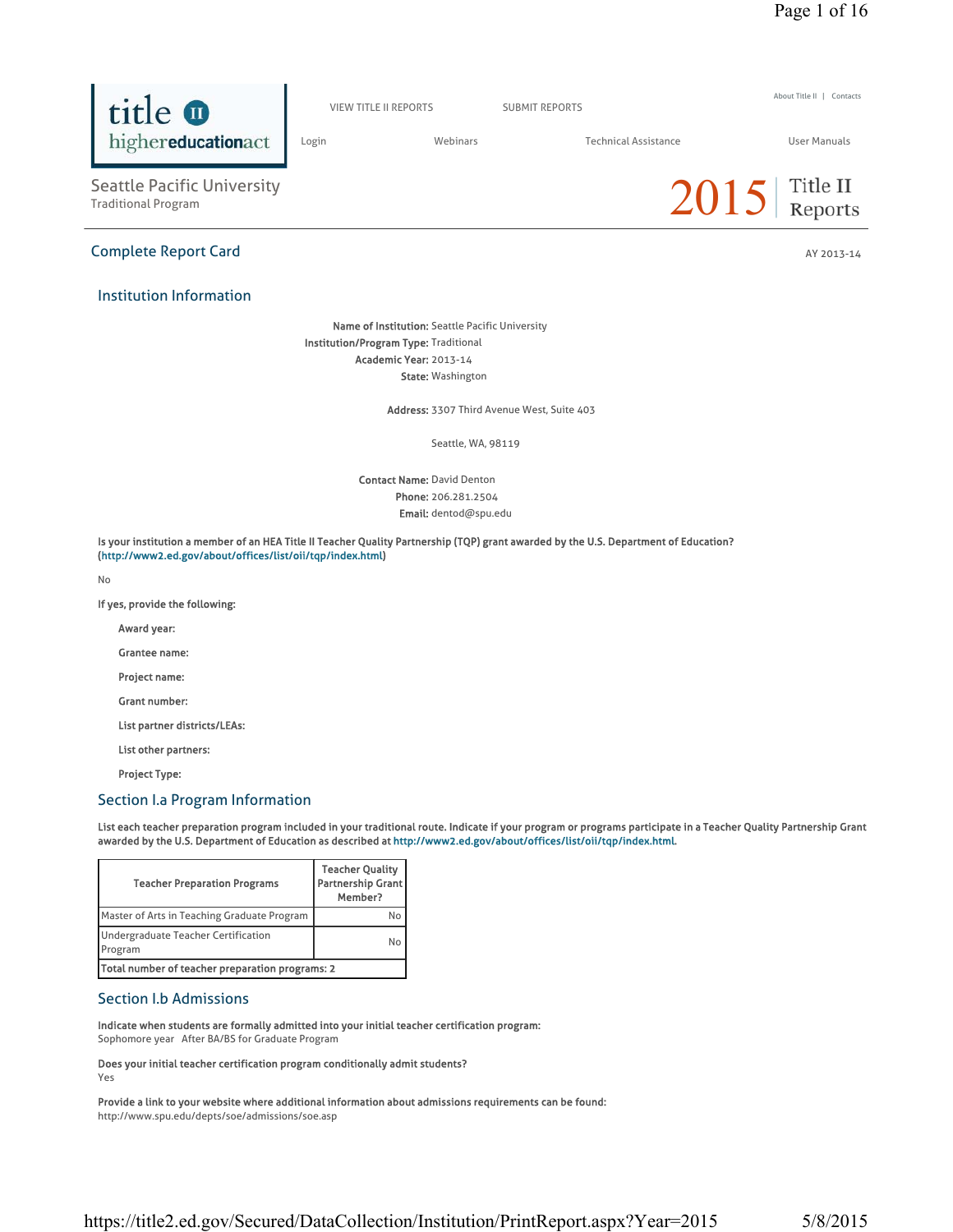We have two iterations of our traditional teacher preparation program — one at the undergraduate level and one at the graduate level. The Master of Arts in Teaching (MAT) is a traditional graduate teacher certification program. That is why sophomore and post graduate are both listed above.

Graduate students who don't have all application information complete may be admitted on probation. All application requirements must be satisfactorily met by the end of the first year of a two year program.

## Section I.b Undergraduate Requirements

#### Please provide the following information about your teacher preparation program's entry and exit requirements. (§205(a)(1)(C)(i))

#### Are there initial teacher certification programs at the undergraduate level?

py pyramid and pyramid and pyramid and pyramid and pyramid and pyramid and pyramid and pyramid and pyramid and

Yes

If yes, for each element listed below, indicate if it is required for admission into or exit from any of your teacher preparation program(s) at the Undergraduate level.

| <b>Element</b>                                                          | <b>Required for Entry Required for Exit</b> |     |
|-------------------------------------------------------------------------|---------------------------------------------|-----|
| Transcript                                                              | Yes                                         | Yes |
| Fingerprint check                                                       | Yes                                         | Yes |
| Background check                                                        | Yes                                         | Yes |
| Minimum number of courses/credits/semester hours completed              | Yes                                         | Yes |
| Minimum GPA                                                             | Yes                                         | Yes |
| Minimum GPA in content area coursework                                  | Yes                                         | Yes |
| Minimum GPA in professional education coursework                        | Yes                                         | Yes |
| Minimum ACT score                                                       | No                                          | No  |
| Minimum SAT score                                                       | No                                          | No  |
| Minimum basic skills test score                                         | Yes                                         | Yes |
| Subject area/academic content test or other subject matter verification | Yes                                         | Yes |
| Recommendation(s)                                                       | <b>No</b>                                   | No  |
| Essay or personal statement                                             | No                                          | No  |
| Interview                                                               | Yes                                         | No  |
| Other passing edTPA                                                     | No                                          | Yes |
|                                                                         |                                             |     |

What is the minimum GPA required for admission into the program?

2.8

What was the median GPA of individuals accepted into the program in academic year 2013-14

3.43

What is the minimum GPA required for completing the program?

3

What was the median GPA of individuals completing the program in academic year 2013-14

3.56

Please provide any additional comments about the information provided above:

Section I.b Postgraduate Requirements

Please provide the following information about your teacher preparation program's entry and exit requirements. (§205(a)(1)(C)(i))

Are there initial teacher certification programs at the postgraduate level?

Yes

If yes, for each element listed below, indicate if it is required for admission into or exit from any of your teacher preparation program(s) at the Postgraduate level.

| <b>Element</b>                                             | Required for Entry Required for Exit |     |
|------------------------------------------------------------|--------------------------------------|-----|
| Transcript                                                 | Yes                                  | Yes |
| Fingerprint check                                          | Yes                                  | Yes |
| <b>Background check</b>                                    | Yes                                  | Yes |
| Minimum number of courses/credits/semester hours completed | Yes                                  | Yes |
| Minimum GPA                                                | Yes                                  | Yes |
| Minimum GPA in content area coursework                     | Yes                                  | Yes |
|                                                            |                                      |     |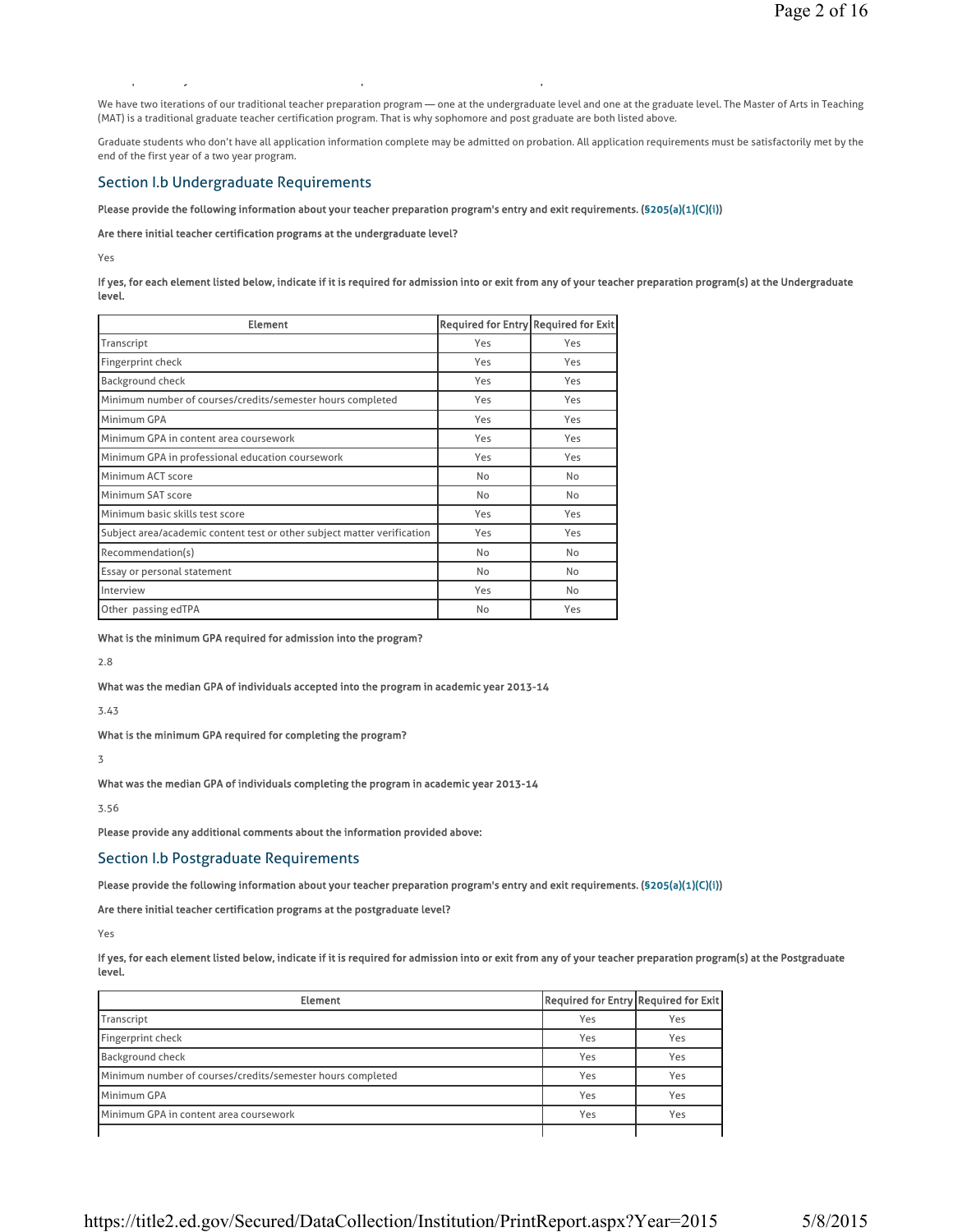| Minimum ACT score                                                                            | No  | No  |
|----------------------------------------------------------------------------------------------|-----|-----|
| Minimum SAT score                                                                            | No  | No  |
| Minimum basic skills test score                                                              | Yes | Yes |
| Subject area/academic content test or other subject matter verification                      | Yes | Yes |
| Recommendation(s)                                                                            | Yes | No  |
| Essay or personal statement                                                                  | Yes | No  |
| Interview                                                                                    | Yes | No  |
| Other GRE or Millers Analogy required for admission if cum GPA lower than 3.0; passing edTPA | Yes | Yes |

What is the minimum GPA required for admission into the program?

### 3

What was the median GPA of individuals accepted into the program in academic year 2013-14

## 3.57

What is the minimum GPA required for completing the program?

# 3

What was the median GPA of individuals completing the program in academic year 2013-14

3.9

Please provide any additional comments about the information provided above:

# Section I.c Enrollment

Provide the number of students in the teacher preparation program in the following categories. Note that you must report on the number of students by ethnicity and race separately. Individuals who are non-Hispanic/Latino will be reported in one of the race categories. Also note that individuals can belong to one or more racial groups, so the sum of the members of each racial category may not necessarily add up to the total number of students enrolled.

For the purpose of Title II reporting, an enrolled student is defined as a student who has been admitted to a teacher preparation program, but who has not completed the program during the academic year being reported. An individual who completed the program during the academic year being reported is counted as a program completer and not an enrolled student.

### Additional guidance on reporting race and ethnicity data.

| Total number of students enrolled in 2013-14:                        |  |
|----------------------------------------------------------------------|--|
| 18 <sup>1</sup><br>Unduplicated number of males enrolled in 2013-14: |  |
| Unduplicated number of females enrolled in 2013-14: 57               |  |

| 2013-14                                    | Number enrolled |  |
|--------------------------------------------|-----------------|--|
| Ethnicity                                  |                 |  |
| Hispanic/Latino of any race:               | 9               |  |
| Race                                       |                 |  |
| American Indian or Alaska Native:          | 3               |  |
| Asian:                                     | 10              |  |
| <b>Black or African American:</b>          | 4               |  |
| Native Hawaiian or Other Pacific Islander: |                 |  |
| White:                                     | 59              |  |
| Two or more races:                         | 5               |  |

# Section I.d Supervised Clinical Experience

# Provide the following information about supervised clinical experience in 2013-14.

| Average number of clock hours of supervised clinical experience required prior to student teaching              |     |  |
|-----------------------------------------------------------------------------------------------------------------|-----|--|
| Average number of clock hours required for student teaching                                                     | 542 |  |
| Average number of clock hours required for mentoring/induction support                                          |     |  |
| Number of full-time equivalent faculty supervising clinical experience during this academic year                |     |  |
| [Number of adjunct faculty supervising clinical experience during this academic year (IHE and PreK-12 staff) 20 |     |  |
| Number of students in supervised clinical experience during this academic year                                  | 64  |  |

Please provide any additional information about or descriptions of the supervised clinical experiences: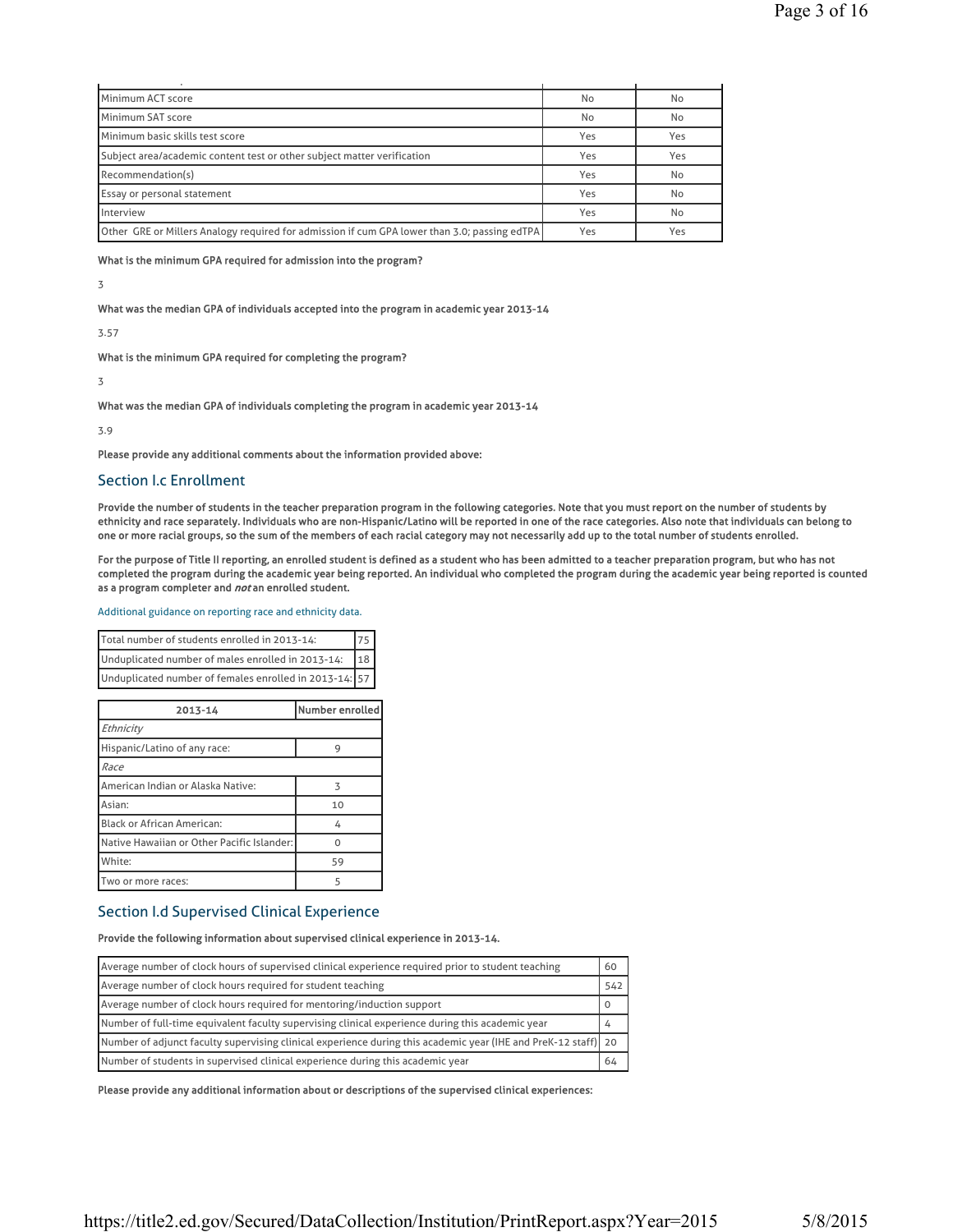g g pg g y q p p g p, undergraduates complete 20 weeks of supervised clinical practice, while graduates complete 14 weeks. Both graduates and undergraduates are required to complete at least 60 hours of field experience prior to student teaching.

# Section I.e Teachers Prepared by Subject Area

Please provide the number of teachers prepared by subject area for academic year 2013-14. For the purposes of this section, number prepared means the number of program completers. "Subject area" refers to the subject area(s) an individual has been prepared to teach. An individual can be counted in more than one subject area. If no individuals were prepared in a particular subject area, please leave that cell blank. (§205(b)(1)(H))

| <b>Subject Area</b>                                                      | <b>Number Prepared</b> |
|--------------------------------------------------------------------------|------------------------|
| <b>Education - General</b>                                               |                        |
| Teacher Education - Special Education                                    | 4                      |
| Teacher Education - Early Childhood Education                            |                        |
| Teacher Education - Elementary Education                                 | 28                     |
| Teacher Education - Junior High/Intermediate/Middle School Education     |                        |
| Teacher Education - Secondary Education                                  |                        |
| <b>Teacher Education - Multiple Levels</b>                               |                        |
| Teacher Education - Agriculture                                          |                        |
| Teacher Education - Art                                                  | 1                      |
| <b>Teacher Education - Business</b>                                      |                        |
| Teacher Education - English/Language Arts                                | 10                     |
| <b>Teacher Education - Foreign Language</b>                              |                        |
| <b>Teacher Education - Health</b>                                        | 1                      |
| Teacher Education - Family and Consumer Sciences/Home Economics          | 2                      |
| Teacher Education - Technology Teacher Education/Industrial Arts         |                        |
| <b>Teacher Education - Mathematics</b>                                   | 6                      |
| <b>Teacher Education - Music</b>                                         | 12                     |
| Teacher Education - Physical Education and Coaching                      |                        |
| <b>Teacher Education - Reading</b>                                       |                        |
| Teacher Education - Science Teacher Education/General Science            | 5                      |
| <b>Teacher Education - Social Science</b>                                |                        |
| <b>Teacher Education - Social Studies</b>                                | 5                      |
| <b>Teacher Education - Technical Education</b>                           |                        |
| <b>Teacher Education - Computer Science</b>                              |                        |
| Teacher Education - Biology                                              | 3                      |
| <b>Teacher Education - Chemistry</b>                                     | $\mathbf{1}$           |
| Teacher Education - Drama and Dance                                      | $\mathbf{1}$           |
| <b>Teacher Education - French</b>                                        |                        |
| <b>Teacher Education - German</b>                                        |                        |
| <b>Teacher Education- History</b>                                        | 7                      |
| <b>Teacher Education - Physics</b>                                       |                        |
| <b>Teacher Education - Spanish</b>                                       |                        |
| <b>Teacher Education - Speech</b>                                        |                        |
| <b>Teacher Education - Geography</b>                                     |                        |
| <b>Teacher Education - Latin</b>                                         |                        |
| <b>Teacher Education - Psychology</b>                                    |                        |
| <b>Teacher Education - Earth Science</b>                                 | 1                      |
| Teacher Education - English as a Second Language                         | $\overline{2}$         |
| Teacher Education - Bilingual, Multilingual, and Multicultural Education |                        |
| <b>Education - Other</b><br>Specify:                                     |                        |

# Section I.e Teachers Prepared by Academic Major

Please provide the number of teachers prepared by academic major for academic year 2013-14. For the purposes of this section, number prepared means the number of program completers. "Academic major" refers to the actual major(s) declared by the program completer. An individual can be counted in more than one academic major. If no individuals were prepared in a particular academic major, please leave that cell blank. (§205(b)(1)(H))

| <b>Academic Major</b> | Number Prepared |
|-----------------------|-----------------|
| Education - General   |                 |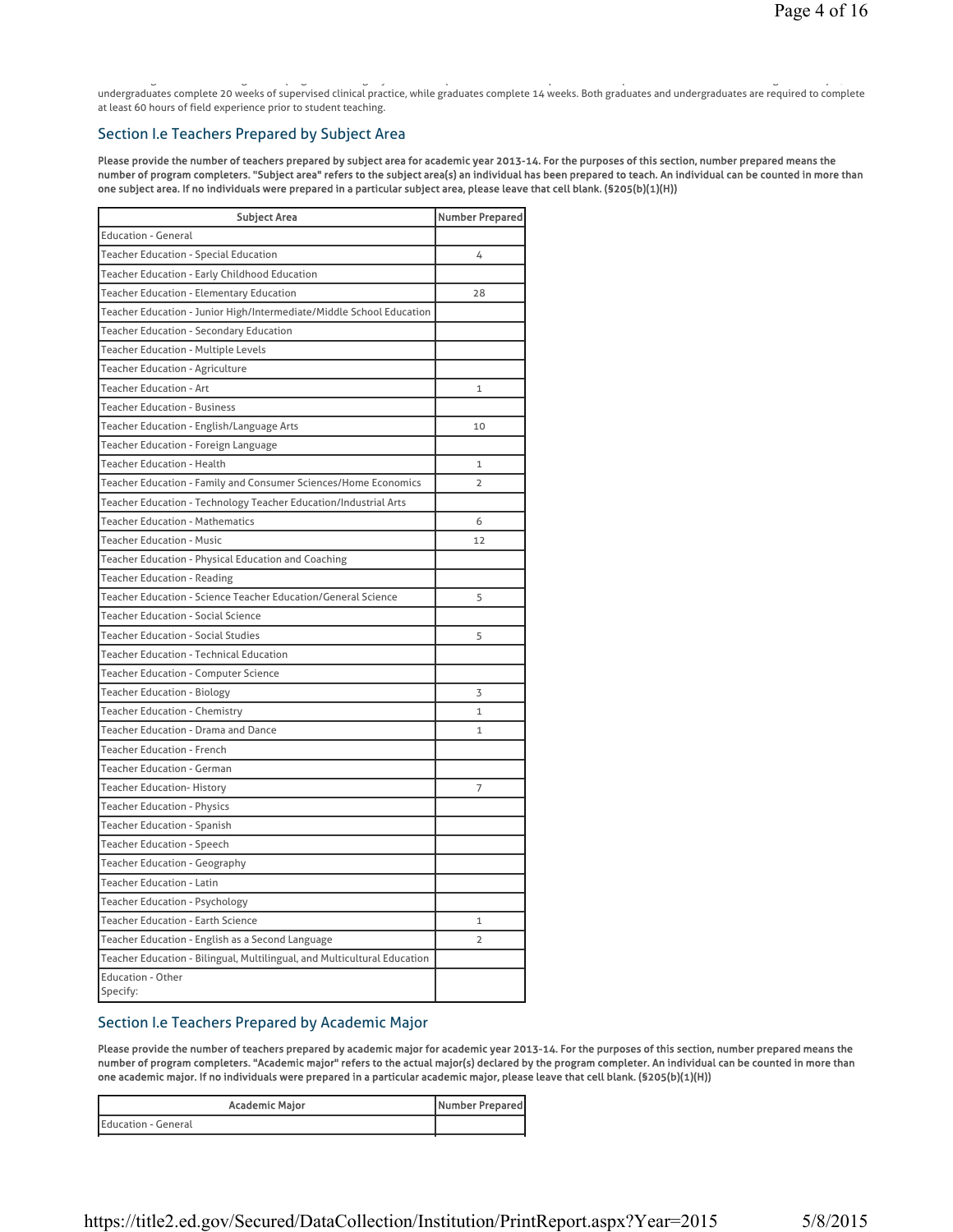| Teacher Education - Early Childhood Education                            |   |
|--------------------------------------------------------------------------|---|
| Teacher Education - Elementary Education                                 |   |
| Teacher Education - Junior High/Intermediate/Middle School Education     |   |
| Teacher Education - Secondary Education                                  |   |
| Teacher Education - Agriculture                                          |   |
| <b>Teacher Education - Art</b>                                           |   |
| <b>Teacher Education - Business</b>                                      |   |
| Teacher Education - English/Language Arts                                |   |
| Teacher Education - Foreign Language                                     |   |
| <b>Teacher Education - Health</b>                                        |   |
| Teacher Education - Family and Consumer Sciences/Home Economics          | 1 |
| Teacher Education - Technology Teacher Education/Industrial Arts         |   |
| <b>Teacher Education - Mathematics</b>                                   | 2 |
| <b>Teacher Education - Music</b>                                         | 2 |
| Teacher Education - Physical Education and Coaching                      | 1 |
| <b>Teacher Education - Reading</b>                                       |   |
| <b>Teacher Education - Science</b>                                       |   |
| <b>Teacher Education - Social Science</b>                                |   |
| <b>Teacher Education - Social Studies</b>                                |   |
| Teacher Education - Technical Education                                  |   |
| <b>Teacher Education - Computer Science</b>                              |   |
| <b>Teacher Education - Biology</b>                                       |   |
| <b>Teacher Education - Chemistry</b>                                     |   |
| Teacher Education - Drama and Dance                                      | 2 |
| <b>Teacher Education - French</b>                                        |   |
| <b>Teacher Education - German</b>                                        |   |
| <b>Teacher Education - History</b>                                       | 2 |
| <b>Teacher Education - Physics</b>                                       |   |
| Teacher Education - Spanish                                              |   |
| <b>Teacher Education - Speech</b>                                        |   |
| <b>Teacher Education - Geography</b>                                     |   |
| <b>Teacher Education - Latin</b>                                         |   |
| <b>Teacher Education - Psychology</b>                                    |   |
| <b>Teacher Education - Earth Science</b>                                 |   |
|                                                                          |   |
| Teacher Education - English as a Second Language                         |   |
| Teacher Education - Bilingual, Multilingual, and Multicultural Education |   |
| <b>Education - Curriculum and Instruction</b>                            |   |
| Education - Social and Philosophical Foundations of Education            |   |
| Liberal Arts/Humanities                                                  |   |
| Psychology                                                               |   |
| <b>Social Sciences</b>                                                   |   |
| Anthropology                                                             |   |
| Economics                                                                |   |
| Geography and Cartography                                                |   |
| <b>Political Science and Government</b>                                  |   |
| Sociology                                                                |   |
| Visual and Performing Arts                                               |   |
| History                                                                  | 2 |
| Foreign Languages                                                        |   |
| Family and Consumer Sciences/Human Sciences                              | 1 |
| English Language/Literature                                              |   |
| Philosophy and Religious Studies                                         |   |
| Agriculture                                                              |   |
| Communication or Journalism                                              |   |
| Engineering                                                              |   |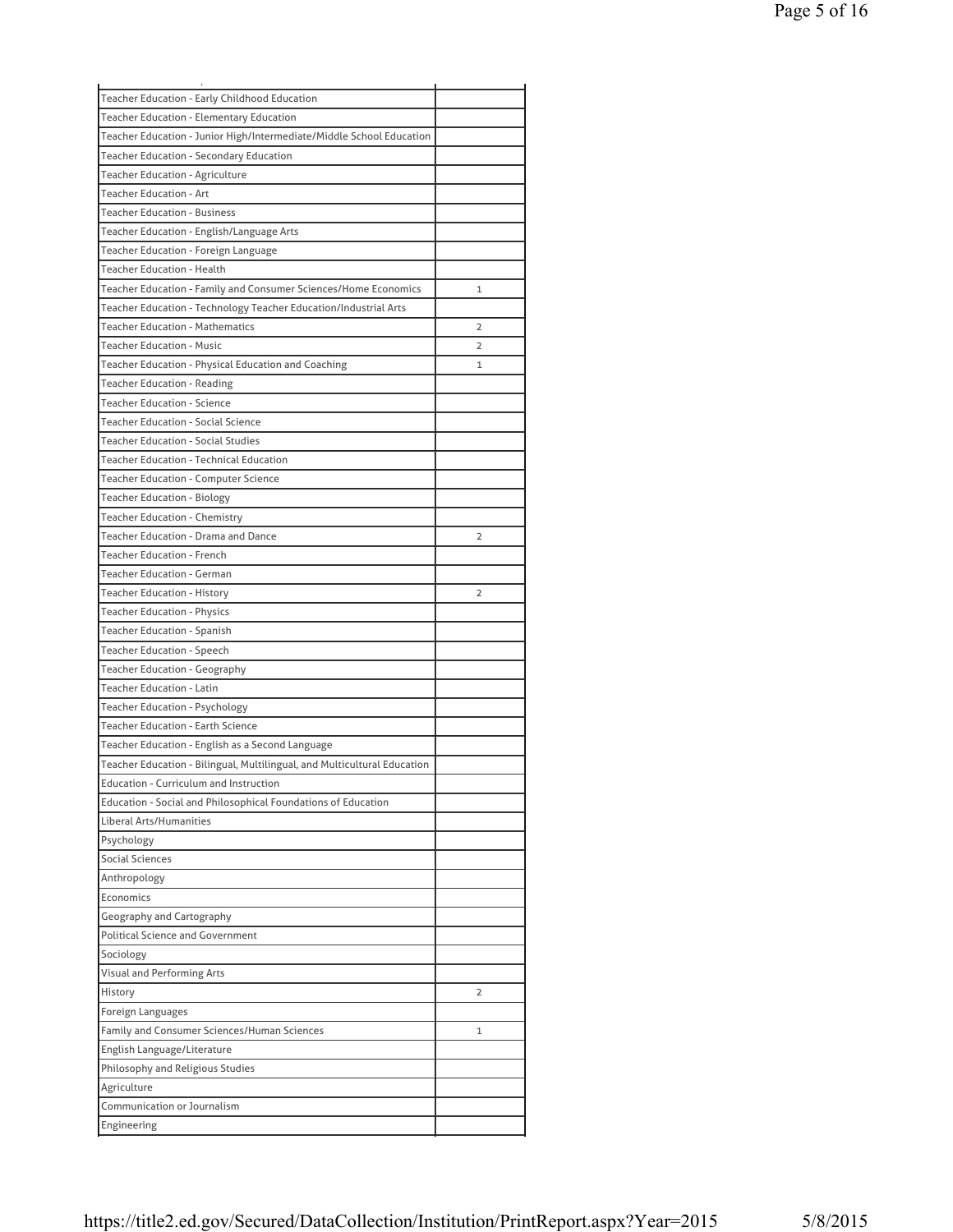| ر ب                                                |    |
|----------------------------------------------------|----|
| Mathematics and Statistics                         | 2  |
| Physical Sciences                                  |    |
| <b>Astronomy and Astrophysics</b>                  |    |
| Atmospheric Sciences and Meteorology               |    |
| Chemistry                                          |    |
| <b>Geological and Earth Sciences/Geosciences</b>   |    |
| Physics                                            |    |
| <b>Business/Business Administration/Accounting</b> |    |
| <b>Computer and Information Sciences</b>           |    |
| Other<br>Specify: Integrated Studies               | 24 |

# Section I.f Program Completers

Provide the total number of teacher preparation program completers in each of the following academic years:

2013-14: 62

2012-13: 78

2011-12: 90

# Section II Annual Goals - Mathematics

Each institution of higher education (IHE) that conducts a traditional teacher preparation program (including programs that offer any ongoing professional development programs) or alternative route to state credential program, and that enrolls students receiving Federal assistance under this Act, shall set annual quantifiable goals for increasing the number of prospective teachers trained in teacher shortage areas designated by the Secretary or by the state educational agency, including mathematics, science, special education, and instruction of limited English proficient students. (§205(a)(1)(A)(ii), §206(a))

Information about teacher shortage areas can be found at http://www2.ed.gov/about/offices/list/ope/pol/tsa.html.

Please provide the information below about your program's goals to increase the number of prospective teachers in mathematics in each of three academic years.

Academic year 2013-14

Did your program prepare teachers in mathematics in 2013-14?

Yes

How many prospective teachers did your program plan to add in mathematics in 2013-14?

5

Did your program meet the goal for prospective teachers set in mathematics in 2013-14?

Yes

Description of strategies used to achieve goal, if applicable:

Recruiting candidates into shortage areas. Counseling enrolled candidates to add endorsements based on meeting content preparation requirements.

Description of steps to improve performance in meeting goal or lessons learned in meeting goal, if applicable:

Provide any additional comments, exceptions and explanations below:

Program administrators monitor shortage area endorsements according to data collected by the Professional Educator Standards Board at http://data.pesb.wa.gov/production

#### Academic year 2014-15

Is your program preparing teachers in mathematics in 2014-15?

Yes

How many prospective teachers did your program plan to add in mathematics in 2014-15?

3

Provide any additional comments, exceptions and explanations below:

Program administrators continue to encourage candidates to earn endorsements in shortage areas.

## Academic year 2015-16

## Will your program prepare teachers in mathematics in 2015-16?

Yes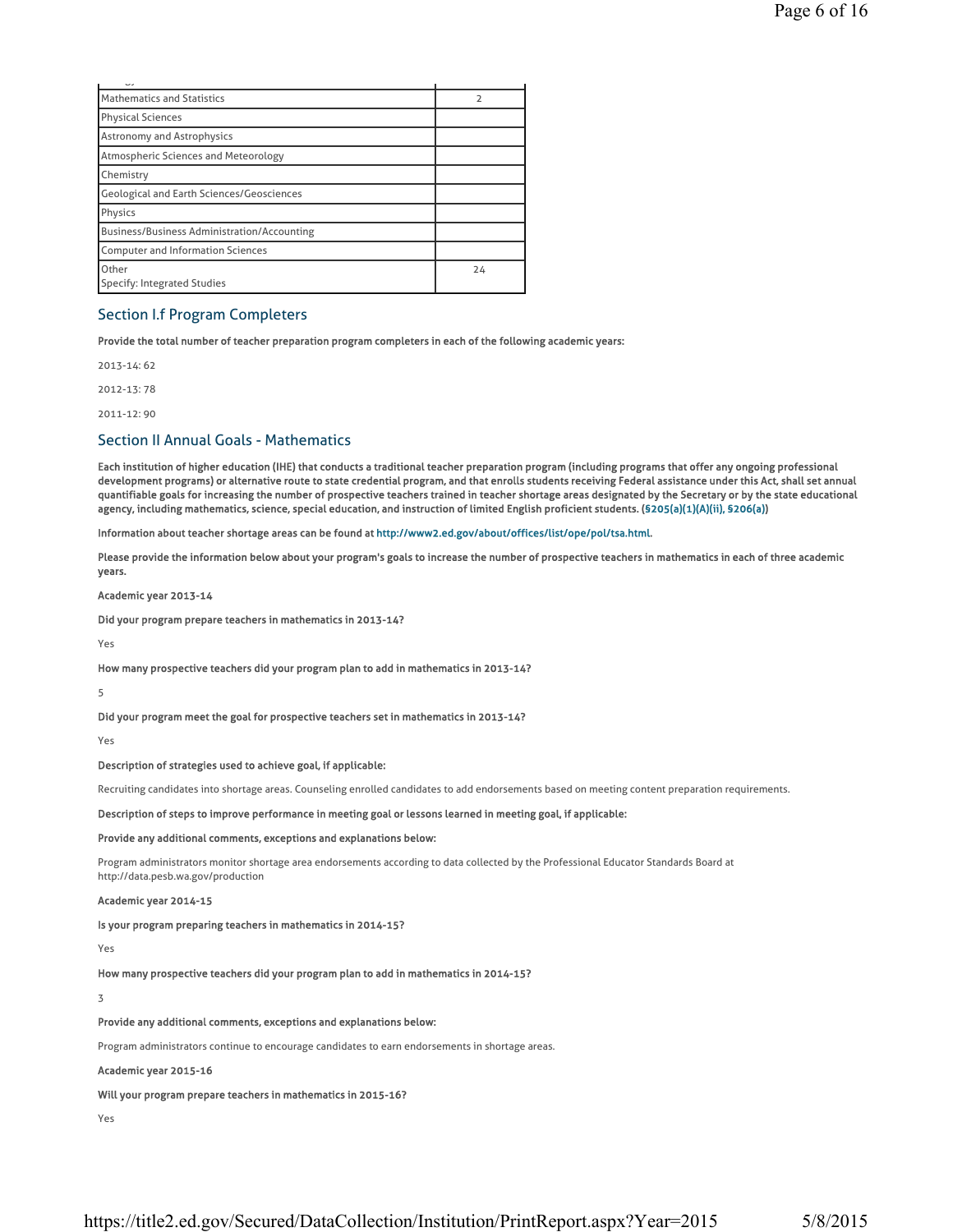yp p y p y p g p y p y p g p s y p y g p y g p y g p y g p y g p y g p y g p y g p y g p y g p y g p y g p y g

Provide any additional comments, exceptions and explanations below:

# Section II Annual Goals - Science

Each institution of higher education (IHE) that conducts a traditional teacher preparation program (including programs that offer any ongoing professional development programs) or alternative route to state credential program, and that enrolls students receiving Federal assistance under this Act, shall set annual quantifiable goals for increasing the number of prospective teachers trained in teacher shortage areas designated by the Secretary or by the state educational agency, including mathematics, science, special education, and instruction of limited English proficient students. (§205(a)(1)(A)(ii), §206(a))

Information about teacher shortage areas can be found at http://www2.ed.gov/about/offices/list/ope/pol/tsa.html.

Please provide the information below about your program's goals to increase the number of prospective teachers in science in each of three academic years.

Academic year 2013-14

Did your program prepare teachers in science in 2013-14?

Yes

3

How many prospective teachers did your program plan to add in science in 2013-14?

5

Did your program meet the goal for prospective teachers set in science in 2013-14?

Yes

#### Description of strategies used to achieve goal, if applicable:

Recruiting candidates into shortage areas. Counseling enrolled candidates to add endorsements based on meeting content preparation requirements.

## Description of steps to improve performance in meeting goal or lessons learned in meeting goal, if applicable:

#### Provide any additional comments, exceptions and explanations below:

Program administrators monitor shortage area endorsements according to data collected by the Professional Educator Standards Board at

http://data.pesb.wa.gov/production

# Academic year 2014-15

#### Is your program preparing teachers in science in 2014-15?

Yes

How many prospective teachers did your program plan to add in science in 2014-15?

#### 3

#### Provide any additional comments, exceptions and explanations below:

Program administrators continue to encourage candidates to earn endorsements in shortage areas.

Academic year 2015-16

Will your program prepare teachers in science in 2015-16?

Yes

How many prospective teachers does your program plan to add in science in 2015-16?

3

Provide any additional comments, exceptions and explanations below:

# Section II Annual Goals - Special Education

Each institution of higher education (IHE) that conducts a traditional teacher preparation program (including programs that offer any ongoing professional development programs) or alternative route to state credential program, and that enrolls students receiving Federal assistance under this Act, shall set annual quantifiable goals for increasing the number of prospective teachers trained in teacher shortage areas designated by the Secretary or by the state educational agency, including mathematics, science, special education, and instruction of limited English proficient students. (§205(a)(1)(A)(ii), §206(a))

Information about teacher shortage areas can be found at http://www2.ed.gov/about/offices/list/ope/pol/tsa.html.

Please provide the information below about your program's goals to increase the number of prospective teachers in special education in each of three academic years.

Academic year 2013-14

Did your program prepare teachers in special education in 2013-14?

Yes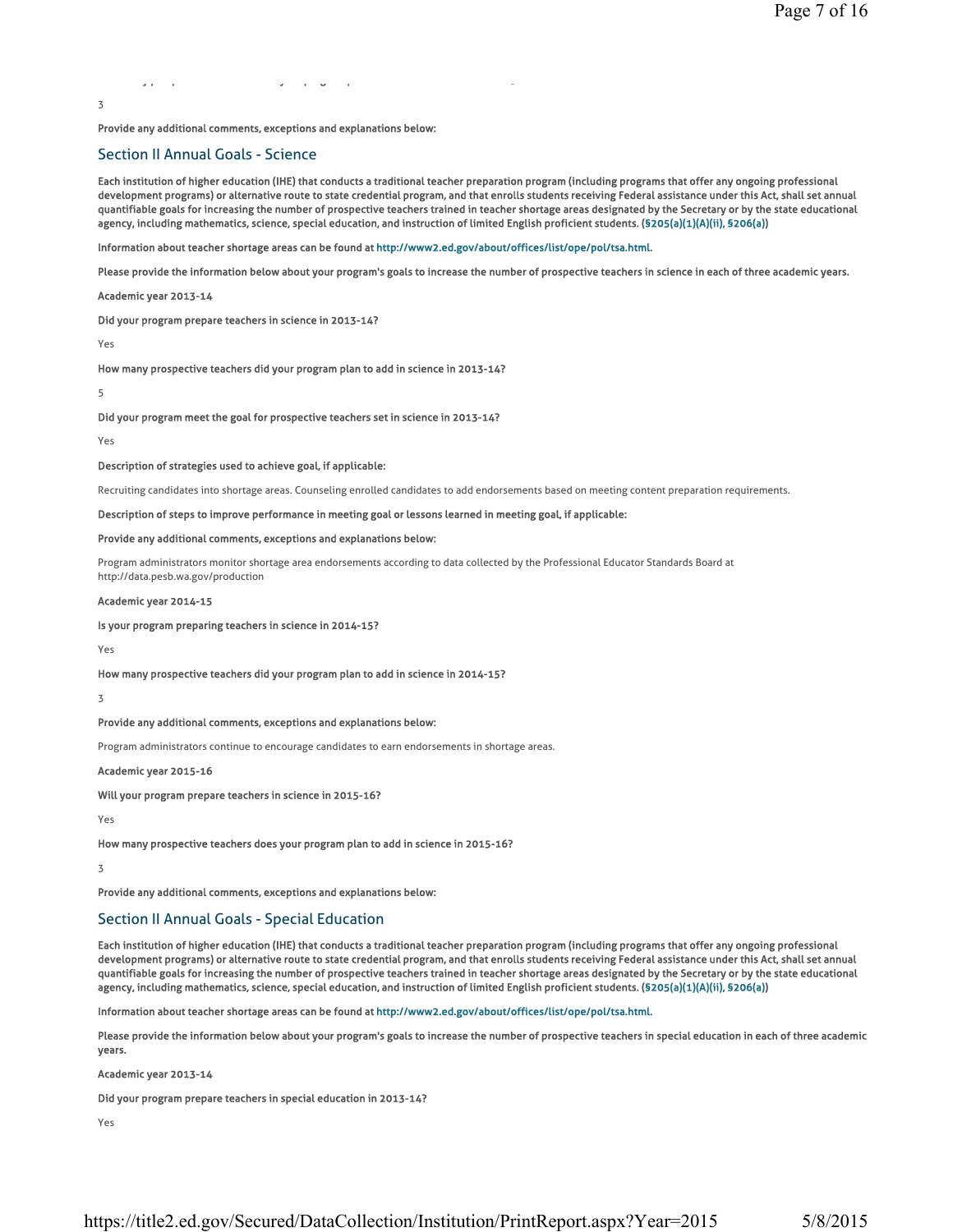# yp p y p y p s y p s y p s y p s y p 3 y p 3 y p 3 y p 3 y p 3 y p 3 y p 3 y p 3 y p 3 y p 3 y p 3 y p 3 y p 3

10

## Did your program meet the goal for prospective teachers set in special education in 2013-14?

No

#### Description of strategies used to achieve goal, if applicable:

The undergraduate program has a special education major to encourage undergraduates to teach special education.

#### Description of steps to improve performance in meeting goal or lessons learned in meeting goal, if applicable:

Recruiting candidates into shortage areas. Counseling enrolled candidates to add endorsements based on meeting content preparation requirements and also benefits of endorsing in shortage areas linked to strong hiring rates.

#### Provide any additional comments, exceptions and explanations below:

Program administrators monitor shortage area endorsements according to data collected by the Professional Educator Standards Board at http://data.pesb.wa.gov/production

#### Academic year 2014-15

### Is your program preparing teachers in special education in 2014-15?

Yes

#### How many prospective teachers did your program plan to add in special education in 2014-15?

8

#### Provide any additional comments, exceptions and explanations below:

The Professional Educator Standards Board began requiring those endorsing in special education also add a general education endorsement, most often for our candidates this includes either English Language Arts, or Elementary Education.

#### Academic year 2015-16

### Will your program prepare teachers in special education in 2015-16?

Yes

How many prospective teachers does your program plan to add in special education in 2015-16?

6

Provide any additional comments, exceptions and explanations below:

## Section II Annual Goals - Instruction of Limited English Proficient Students

Each institution of higher education (IHE) that conducts a traditional teacher preparation program (including programs that offer any ongoing professional development programs) or alternative route to state credential program, and that enrolls students receiving Federal assistance under this Act, shall set annual quantifiable goals for increasing the number of prospective teachers trained in teacher shortage areas designated by the Secretary or by the state educational agency, including mathematics, science, special education, and instruction of limited English proficient students. (§205(a)(1)(A)(ii), §206(a))

Information about teacher shortage areas can be found at http://www2.ed.gov/about/offices/list/ope/pol/tsa.html.

Please provide the information below about your program's goals to increase the number of prospective teachers in instruction of limited English proficient students in each of three academic years.

#### Academic year 2013-14

Did your program prepare teachers in instruction of limited English proficient students in 2013-14?

Yes

How many prospective teachers did your program plan to add in instruction of limited English proficient students in 2013-14?

## 7

Did your program meet the goal for prospective teachers set in instruction of limited English proficient students in 2013-14?

No

# Description of strategies used to achieve goal, if applicable:

We continue to strongly encourage candidates to add English Language Learners endorsement with English Language Arts during induction to programs, and early in the advising process.

Description of steps to improve performance in meeting goal or lessons learned in meeting goal, if applicable:

Provide any additional comments, exceptions and explanations below:

Academic year 2014-15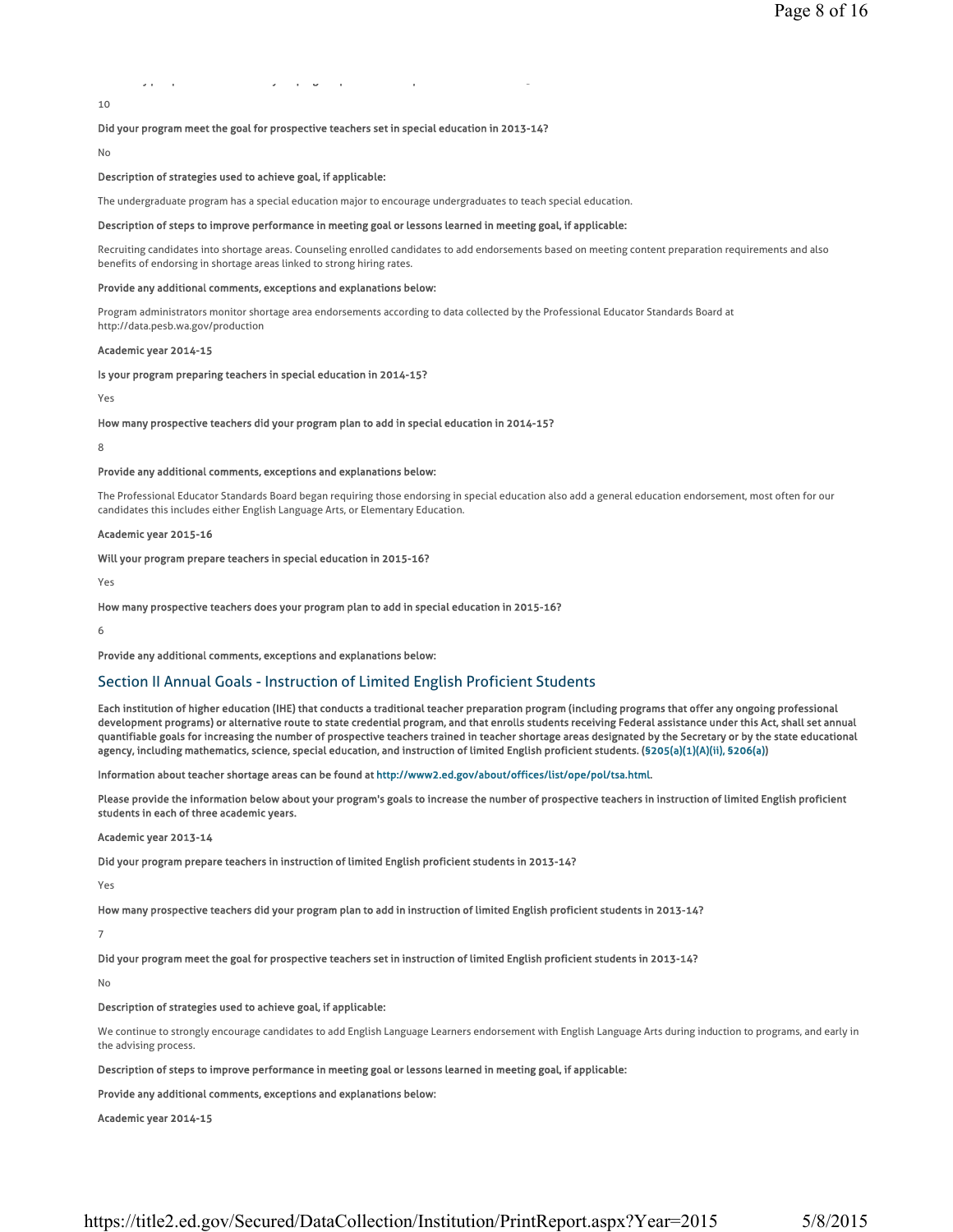```
y pg pp g g p 5
Yes
```
How many prospective teachers did your program plan to add in instruction of limited English proficient students in 2014-15?

4

Provide any additional comments, exceptions and explanations below:

#### Academic year 2015-16

Will your program prepare teachers in instruction of limited English proficient students in 2015-16?

Yes

How many prospective teachers does your program plan to add in instruction of limited English proficient students in 2015-16?

7

Provide any additional comments, exceptions and explanations below:

# Section II Assurances

Please certify that your institution is in compliance with the following assurances. (§205(a)(1)(A)(iii), §206(b)) Note: Be prepared to provide documentation and evidence for your responses, when requested, to support the following assurances.

Preparation responds to the identified needs of the local educational agencies or States where the program completers are likely to teach, based on past hiring and recruitment trends.

Yes

Preparation is closely linked with the needs of schools and the instructional decisions new teachers face in the classroom. Yes

Prospective special education teachers are prepared in core academic subjects and to instruct in core academic subjects. Yes

Prospective general education teachers are prepared to provide instruction to students with disabilities.

Yes

Prospective general education teachers are prepared to provide instruction to limited English proficient students. Yes

Prospective general education teachers are prepared to provide instruction to students from low-income families.

Yes

Prospective teachers are prepared to effectively teach in urban and rural schools, as applicable. Yes

## Describe your institution's most successful strategies in meeting the assurances listed above:

We have designed specific courses to address ELL and SPED knowledge and competencies as well as refining syllabi of existing courses to include relevant and critical information. We continue to work with our partner placement districts and schools to provide experiences for our teacher candidates in diverse settings. We also monitor data produced by the Professional Educator Standards Board describing shortage areas along with other data for making program improvements http://data.pesb.wa.gov/home

# Section III Assessment Pass Rates

| Assessment code - Assessment name<br><b>Test Company</b><br>Group                                         | <b>Number</b><br>taking<br>tests | Avg.<br>scaled<br>score | Number   Pass<br>passing   rate<br>tests | (%) |
|-----------------------------------------------------------------------------------------------------------|----------------------------------|-------------------------|------------------------------------------|-----|
| 50 - BILINGUAL EDUCATION<br><b>Evaluation Systems group of Pearson</b><br>All program completers, 2012-13 | 1                                |                         |                                          |     |
| 22-BIOLOGY<br>Evaluation Systems group of Pearson<br>All program completers, 2013-14                      | 3                                |                         |                                          |     |
| 22-BIOLOGY<br><b>Evaluation Systems group of Pearson</b><br>All program completers, 2012-13               | $\overline{2}$                   |                         |                                          |     |
| 22-BIOLOGY<br><b>Evaluation Systems group of Pearson</b><br>All program completers, 2011-12               | 3                                |                         |                                          |     |
| 23-CHEMISTRY<br><b>Evaluation Systems group of Pearson</b><br>Other enrolled students                     | 1                                |                         |                                          |     |
| 23-CHEMISTRY<br><b>Evaluation Systems group of Pearson</b><br>All program completers, 2013-14             | $\overline{2}$                   |                         |                                          |     |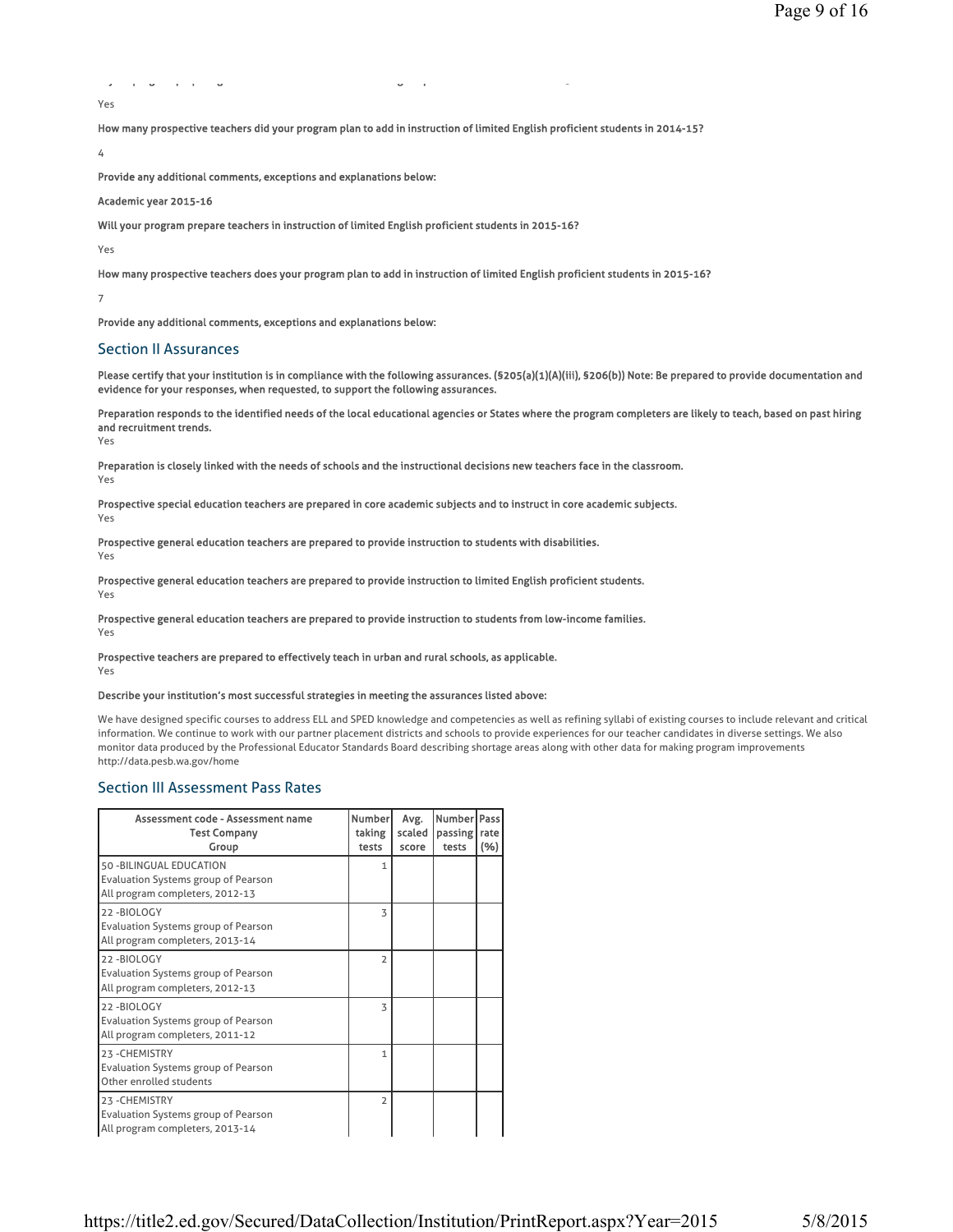| Evaluation Systems group of Pearson                                              |                |        |    |     |
|----------------------------------------------------------------------------------|----------------|--------|----|-----|
| All program completers, 2012-13                                                  |                |        |    |     |
| 23-CHEMISTRY                                                                     | $\overline{2}$ |        |    |     |
| Evaluation Systems group of Pearson                                              |                |        |    |     |
| All program completers, 2011-12                                                  |                |        |    |     |
| 100 - DESIGNATED WORLD LANGUAGES                                                 | $\mathbf{1}$   |        |    |     |
| Evaluation Systems group of Pearson<br>Other enrolled students                   |                |        |    |     |
|                                                                                  |                |        |    |     |
| 100 - DESIGNATED WORLD LANGUAGES<br><b>Evaluation Systems group of Pearson</b>   | 1              |        |    |     |
| All program completers, 2012-13                                                  |                |        |    |     |
| 100 - DESIGNATED WORLD LANGUAGES                                                 | 1              |        |    |     |
| Evaluation Systems group of Pearson                                              |                |        |    |     |
| All program completers, 2011-12                                                  |                |        |    |     |
| 24 - EARTH AND SPACE SCIENCE                                                     | 1              |        |    |     |
| Evaluation Systems group of Pearson                                              |                |        |    |     |
| All program completers, 2011-12                                                  |                |        |    |     |
| 5 - ELEMENTARY EDUCATION SUBTEST 1                                               | $\overline{2}$ |        |    |     |
| Evaluation Systems group of Pearson                                              |                |        |    |     |
| All enrolled students who have completed all noncl                               |                |        |    |     |
| 5 - ELEMENTARY EDUCATION SUBTEST 1                                               | 39             | 261.46 | 37 | 95  |
| Evaluation Systems group of Pearson                                              |                |        |    |     |
| Other enrolled students                                                          |                |        |    |     |
| 5 - ELEMENTARY EDUCATION SUBTEST 1                                               | 30             | 265.63 | 30 | 100 |
| <b>Evaluation Systems group of Pearson</b>                                       |                |        |    |     |
| All program completers, 2013-14                                                  |                |        |    |     |
| 5 - ELEMENTARY EDUCATION SUBTEST 1                                               | 26             | 266.31 | 26 | 100 |
| Evaluation Systems group of Pearson                                              |                |        |    |     |
| All program completers, 2012-13                                                  |                |        |    |     |
| 5 - ELEMENTARY EDUCATION SUBTEST 1                                               | 33             | 264.91 | 33 | 100 |
| Evaluation Systems group of Pearson                                              |                |        |    |     |
| All program completers, 2011-12                                                  |                |        |    |     |
| <b>6 - ELEMENTARY EDUCATION SUBTEST 2</b>                                        | 2              |        |    |     |
| Evaluation Systems group of Pearson                                              |                |        |    |     |
| All enrolled students who have completed all noncl                               |                |        |    |     |
| <b>6 - ELEMENTARY EDUCATION SUBTEST 2</b>                                        | 39             | 256.92 | 35 | 90  |
| Evaluation Systems group of Pearson<br>Other enrolled students                   |                |        |    |     |
|                                                                                  |                |        |    |     |
| <b>6 - ELEMENTARY EDUCATION SUBTEST 2</b><br>Evaluation Systems group of Pearson | 30             | 261.97 | 30 | 100 |
| All program completers, 2013-14                                                  |                |        |    |     |
| <b>6 - ELEMENTARY EDUCATION SUBTEST 2</b>                                        | 26             | 260.04 | 26 | 100 |
| Evaluation Systems group of Pearson                                              |                |        |    |     |
| All program completers, 2012-13                                                  |                |        |    |     |
| <b>6 - ELEMENTARY EDUCATION SUBTEST 2</b>                                        | 33             | 257.36 | 33 | 100 |
| Evaluation Systems group of Pearson                                              |                |        |    |     |
| All program completers, 2011-12                                                  |                |        |    |     |
| 23 - ELEMENTARY LITERACY                                                         | 2              |        |    |     |
| Evaluation Systems group of Pearson                                              |                |        |    |     |
| All enrolled students who have completed all noncl                               |                |        |    |     |
| 23 - ELEMENTARY LITERACY                                                         | 9              |        |    |     |
| Evaluation Systems group of Pearson                                              |                |        |    |     |
| All program completers, 2013-14                                                  |                |        |    |     |
| <b>22 - ELEMENTARY MATHEMATICS</b>                                               | 21             | 51.33  | 21 | 100 |
| Evaluation Systems group of Pearson                                              |                |        |    |     |
| All program completers, 2013-14                                                  |                |        |    |     |
| 20 - ENGLISH LANGUAGE ARTS                                                       | 2              |        |    |     |
| Evaluation Systems group of Pearson                                              |                |        |    |     |
| All enrolled students who have completed all noncl                               |                |        |    |     |
| <b>20 -ENGLISH LANGUAGE ARTS</b>                                                 | 9              |        |    |     |
| Evaluation Systems group of Pearson                                              |                |        |    |     |
| Other enrolled students                                                          |                |        |    |     |
| <b>20 -ENGLISH LANGUAGE ARTS</b>                                                 | 9              |        |    |     |
| Evaluation Systems group of Pearson                                              |                |        |    |     |
| All program completers, 2013-14                                                  |                |        |    |     |
|                                                                                  | 17             | 268.76 | 17 | 100 |
|                                                                                  |                |        |    |     |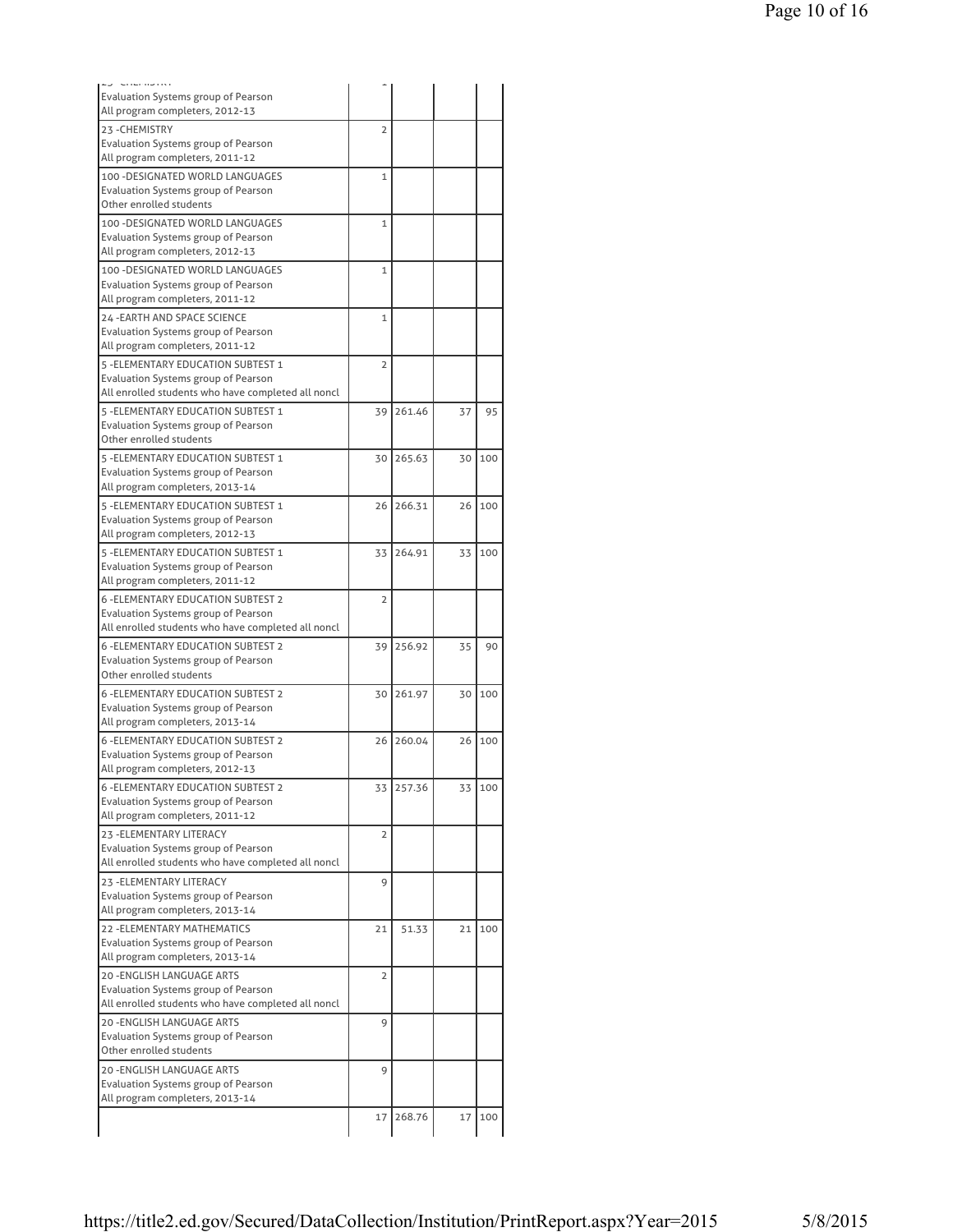| Evaluation Systems group of Pearson<br>All program completers, 2012-13        |                |        |    |     |
|-------------------------------------------------------------------------------|----------------|--------|----|-----|
| <b>20 -ENGLISH LANGUAGE ARTS</b>                                              | 15             | 272.73 | 15 | 100 |
| <b>Evaluation Systems group of Pearson</b>                                    |                |        |    |     |
| All program completers, 2011-12                                               |                |        |    |     |
| 51 - ENGLISH LANGUAGE LEARNERS                                                | 2              |        |    |     |
| Evaluation Systems group of Pearson                                           |                |        |    |     |
| All program completers, 2013-14                                               |                |        |    |     |
| 51 - ENGLISH LANGUAGE LEARNERS                                                | 6              |        |    |     |
| Evaluation Systems group of Pearson                                           |                |        |    |     |
| All program completers, 2012-13                                               |                |        |    |     |
| 51 - ENGLISH LANGUAGE LEARNERS<br><b>Evaluation Systems group of Pearson</b>  | 4              |        |    |     |
| All program completers, 2011-12                                               |                |        |    |     |
| 41 - FAMILY AND CONSUMER SCIENCES EDUCATION                                   | $\mathbf{1}$   |        |    |     |
| Evaluation Systems group of Pearson                                           |                |        |    |     |
| All enrolled students who have completed all noncl                            |                |        |    |     |
| 41 - FAMILY AND CONSUMER SCIENCES EDUCATION                                   | $\overline{2}$ |        |    |     |
| Evaluation Systems group of Pearson                                           |                |        |    |     |
| All program completers, 2013-14                                               |                |        |    |     |
| 29 - HEALTH/FITNESS                                                           | 1              |        |    |     |
| Evaluation Systems group of Pearson                                           |                |        |    |     |
| Other enrolled students                                                       |                |        |    |     |
| 29 - HEALTH/FITNESS                                                           | 2              |        |    |     |
| <b>Evaluation Systems group of Pearson</b><br>All program completers, 2013-14 |                |        |    |     |
|                                                                               |                |        |    |     |
| 29 - HEALTH/FITNESS<br><b>Evaluation Systems group of Pearson</b>             | 5              |        |    |     |
| All program completers, 2012-13                                               |                |        |    |     |
| 29 - HEALTH/FITNESS                                                           | 8              |        |    |     |
| Evaluation Systems group of Pearson                                           |                |        |    |     |
| All program completers, 2011-12                                               |                |        |    |     |
| 27-HISTORY                                                                    | 5              |        |    |     |
| <b>Evaluation Systems group of Pearson</b>                                    |                |        |    |     |
| Other enrolled students                                                       |                |        |    |     |
| 27-HISTORY                                                                    | 7              |        |    |     |
| Evaluation Systems group of Pearson                                           |                |        |    |     |
| All program completers, 2013-14                                               |                |        |    |     |
| 27-HISTORY                                                                    | 4              |        |    |     |
| Evaluation Systems group of Pearson<br>All program completers, 2012-13        |                |        |    |     |
| 27-HISTORY                                                                    | 5              |        |    |     |
| Evaluation Systems group of Pearson                                           |                |        |    |     |
| All program completers, 2011-12                                               |                |        |    |     |
| 30 -K-12 PERFORMING ARTS                                                      | 5              |        |    |     |
| Evaluation Systems group of Pearson                                           |                |        |    |     |
| All program completers, 2013-14                                               |                |        |    |     |
| <b>26-MATHEMATICS</b>                                                         | $\overline{2}$ |        |    |     |
| <b>Evaluation Systems group of Pearson</b>                                    |                |        |    |     |
| Other enrolled students                                                       |                |        |    |     |
| <b>26 - MATHEMATICS</b>                                                       | 4              |        |    |     |
| Evaluation Systems group of Pearson<br>All program completers, 2013-14        |                |        |    |     |
| <b>26-MATHEMATICS</b>                                                         |                |        |    |     |
| Evaluation Systems group of Pearson                                           | 5              |        |    |     |
| All program completers, 2012-13                                               |                |        |    |     |
| <b>26-MATHEMATICS</b>                                                         | 5              |        |    |     |
| Evaluation Systems group of Pearson                                           |                |        |    |     |
| All program completers, 2011-12                                               |                |        |    |     |
| 10 - MIDDLE LEVEL HUMANITIES SUBTEST 1                                        | 1              |        |    |     |
| Evaluation Systems group of Pearson                                           |                |        |    |     |
|                                                                               |                |        |    |     |
| All program completers, 2012-13                                               |                |        |    |     |
| 10 - MIDDLE LEVEL HUMANITIES SUBTEST 1                                        | 1              |        |    |     |
| Evaluation Systems group of Pearson                                           |                |        |    |     |
| All program completers, 2011-12                                               | $\mathbf{1}$   |        |    |     |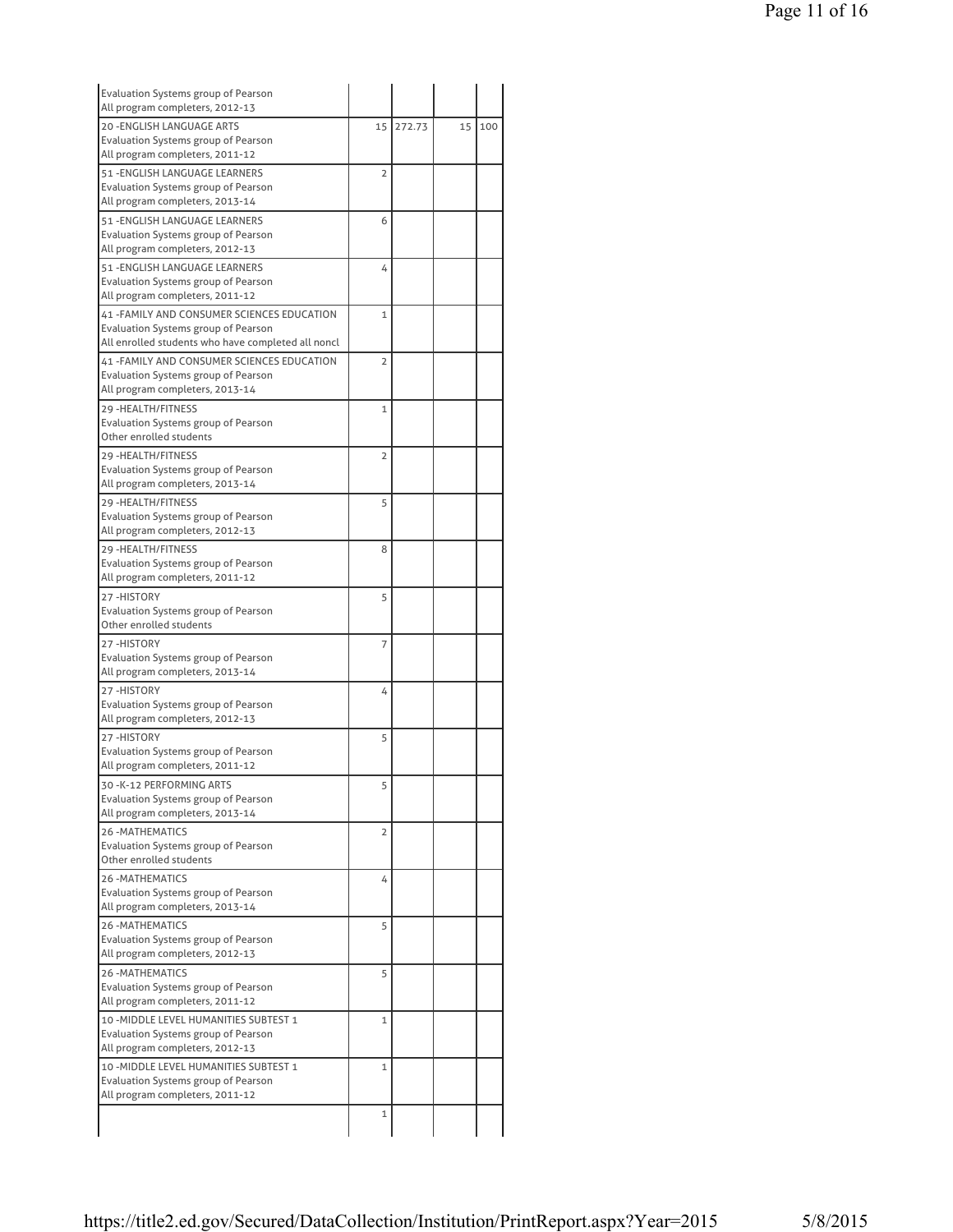| <b>Evaluation Systems group of Pearson</b><br>All program completers, 2012-13 |                |  |  |
|-------------------------------------------------------------------------------|----------------|--|--|
| 11 - MIDDLE LEVEL HUMANITIES SUBTEST 2                                        | $\mathbf{1}$   |  |  |
| <b>Evaluation Systems group of Pearson</b>                                    |                |  |  |
| All program completers, 2011-12                                               |                |  |  |
| 12 - MIDDLE LEVEL MATHEMATICS                                                 | 4              |  |  |
| Evaluation Systems group of Pearson                                           |                |  |  |
| Other enrolled students                                                       |                |  |  |
| 12 - MIDDLE LEVEL MATHEMATICS                                                 | 3              |  |  |
| Evaluation Systems group of Pearson                                           |                |  |  |
| All program completers, 2013-14                                               |                |  |  |
| 12 - MIDDLE LEVEL MATHEMATICS                                                 | $\mathbf{1}$   |  |  |
| <b>Evaluation Systems group of Pearson</b>                                    |                |  |  |
| All program completers, 2011-12                                               |                |  |  |
| 13 - MIDDLE LEVEL SCIENCE                                                     | 4              |  |  |
| Evaluation Systems group of Pearson                                           |                |  |  |
| Other enrolled students                                                       |                |  |  |
| 35 - MUSIC: CHORAL                                                            | $\mathbf{1}$   |  |  |
| Evaluation Systems group of Pearson                                           |                |  |  |
| All enrolled students who have completed all noncl                            |                |  |  |
| 35-MUSIC: CHORAL                                                              | 3              |  |  |
| Evaluation Systems group of Pearson                                           |                |  |  |
| All program completers, 2013-14                                               |                |  |  |
| 35 - MUSIC: CHORAL                                                            | 2              |  |  |
| Evaluation Systems group of Pearson                                           |                |  |  |
| All program completers, 2012-13                                               |                |  |  |
| 35 - MUSIC: CHORAL                                                            | 4              |  |  |
| <b>Evaluation Systems group of Pearson</b>                                    |                |  |  |
| All program completers, 2011-12                                               |                |  |  |
| 34-MUSIC: GENERAL                                                             | $\mathbf{1}$   |  |  |
| Evaluation Systems group of Pearson                                           |                |  |  |
| All enrolled students who have completed all noncl                            |                |  |  |
| 34-MUSIC: GENERAL                                                             | $\mathbf{1}$   |  |  |
| Evaluation Systems group of Pearson                                           |                |  |  |
| Other enrolled students                                                       |                |  |  |
| 34-MUSIC: GENERAL                                                             | 4              |  |  |
| Evaluation Systems group of Pearson                                           |                |  |  |
| All program completers, 2013-14                                               |                |  |  |
| 34-MUSIC: GENERAL                                                             | $\overline{2}$ |  |  |
| Evaluation Systems group of Pearson                                           |                |  |  |
| All program completers, 2012-13                                               |                |  |  |
| 34-MUSIC: GENERAL                                                             |                |  |  |
| Evaluation Systems group of Pearson                                           | 4              |  |  |
| All program completers, 2011-12                                               |                |  |  |
|                                                                               |                |  |  |
| 36 - MUSIC: INSTRUMENTAL<br>Evaluation Systems group of Pearson               | 1              |  |  |
| All enrolled students who have completed all noncl                            |                |  |  |
| 36 - MUSIC: INSTRUMENTAL                                                      | 3              |  |  |
| <b>Evaluation Systems group of Pearson</b>                                    |                |  |  |
| Other enrolled students                                                       |                |  |  |
| 36 - MUSIC: INSTRUMENTAL                                                      | 3              |  |  |
| Evaluation Systems group of Pearson                                           |                |  |  |
| All program completers, 2013-14                                               |                |  |  |
| 36 - MUSIC: INSTRUMENTAL                                                      | 2              |  |  |
| Evaluation Systems group of Pearson                                           |                |  |  |
| All program completers, 2012-13                                               |                |  |  |
| 36 - MUSIC: INSTRUMENTAL                                                      | 4              |  |  |
| Evaluation Systems group of Pearson                                           |                |  |  |
| All program completers, 2011-12                                               |                |  |  |
| 1013 - OPI MANDARIN                                                           | 1              |  |  |
| American Council on the Teaching of Foreign Langua                            |                |  |  |
| All program completers, 2012-13                                               |                |  |  |
| 1018 - OPI SPANISH                                                            | 1              |  |  |
| American Council on the Teaching of Foreign Langua                            |                |  |  |
| Other enrolled students                                                       |                |  |  |
|                                                                               | $\mathbf{1}$   |  |  |
|                                                                               |                |  |  |
|                                                                               |                |  |  |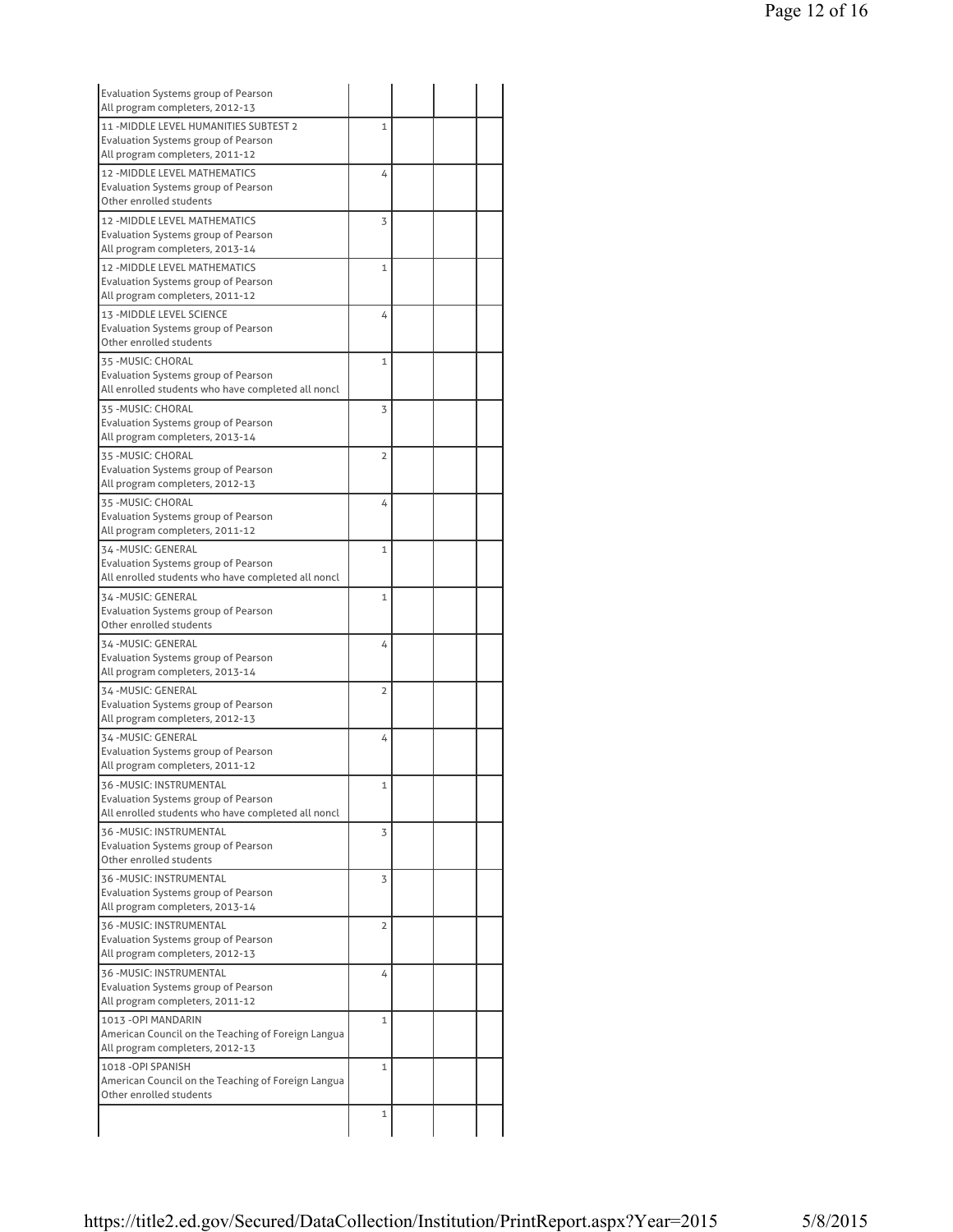| American Council on the Teaching of Foreign Langua                       |                |        |    |     |
|--------------------------------------------------------------------------|----------------|--------|----|-----|
| All program completers, 2012-13                                          |                |        |    |     |
| 1018 - OPI SPANISH<br>American Council on the Teaching of Foreign Langua | $\mathbf{1}$   |        |    |     |
| All program completers, 2011-12                                          |                |        |    |     |
| 24-PHYSICAL EDUCATION                                                    | $\overline{2}$ |        |    |     |
| Evaluation Systems group of Pearson                                      |                |        |    |     |
| All program completers, 2013-14                                          |                |        |    |     |
| 25-PHYSICS                                                               | 1              |        |    |     |
| Evaluation Systems group of Pearson                                      |                |        |    |     |
| All program completers, 2012-13                                          |                |        |    |     |
| 25-PHYSICS                                                               | $\overline{2}$ |        |    |     |
| <b>Evaluation Systems group of Pearson</b>                               |                |        |    |     |
| All program completers, 2011-12                                          |                |        |    |     |
| 21-SCIENCE                                                               | 4              |        |    |     |
| Evaluation Systems group of Pearson                                      |                |        |    |     |
| All program completers, 2013-14                                          |                |        |    |     |
| 21-SCIENCE                                                               | $\overline{2}$ |        |    |     |
| Evaluation Systems group of Pearson                                      |                |        |    |     |
| All program completers, 2011-12                                          |                |        |    |     |
| 7 - SECONDARY ENGLISH - LANGUAGE ARTS                                    | 5              |        |    |     |
| Evaluation Systems group of Pearson                                      |                |        |    |     |
| All program completers, 2013-14                                          |                |        |    |     |
| 10 - SECONDARY HISTORY - SOCIAL STUDIES                                  | 4              |        |    |     |
| Evaluation Systems group of Pearson                                      |                |        |    |     |
| All program completers, 2013-14                                          |                |        |    |     |
| <b>8 - SECONDARY MATHEMATICS</b>                                         | 4              |        |    |     |
| Evaluation Systems group of Pearson                                      |                |        |    |     |
| All program completers, 2013-14                                          |                |        |    |     |
| <b>9 - SECONDARY SCIENCE</b>                                             | 4              |        |    |     |
| Evaluation Systems group of Pearson<br>All program completers, 2013-14   |                |        |    |     |
|                                                                          |                |        |    |     |
| <b>28 - SOCIAL STUDIES</b><br>Evaluation Systems group of Pearson        | 1              |        |    |     |
| All enrolled students who have completed all noncl                       |                |        |    |     |
| <b>28 - SOCIAL STUDIES</b>                                               | 1              |        |    |     |
| Evaluation Systems group of Pearson                                      |                |        |    |     |
| Other enrolled students                                                  |                |        |    |     |
| <b>28 - SOCIAL STUDIES</b>                                               | 4              |        |    |     |
| Evaluation Systems group of Pearson                                      |                |        |    |     |
| All program completers, 2013-14                                          |                |        |    |     |
| <b>28 - SOCIAL STUDIES</b>                                               | 6              |        |    |     |
| Evaluation Systems group of Pearson                                      |                |        |    |     |
| All program completers, 2012-13                                          |                |        |    |     |
| 28 - SOCIAL STUDIES                                                      | 5              |        |    |     |
| Evaluation Systems group of Pearson                                      |                |        |    |     |
| All program completers, 2011-12                                          |                |        |    |     |
| 81 - SOCIAL STUDIES: CONTENT KNOWLEDGE                                   | $\mathbf{1}$   |        |    |     |
| <b>Educational Testing Service (ETS)</b>                                 |                |        |    |     |
| All program completers, 2011-12                                          |                |        |    |     |
| <b>70 - SPECIAL EDUCATION</b>                                            | 1              |        |    |     |
| Evaluation Systems group of Pearson                                      |                |        |    |     |
| All enrolled students who have completed all noncl                       |                |        |    |     |
| 25 - SPECIAL EDUCATION                                                   | 1              |        |    |     |
| <b>Evaluation Systems group of Pearson</b>                               |                |        |    |     |
| All enrolled students who have completed all noncl                       |                |        |    |     |
| 70 - SPECIAL EDUCATION                                                   | 10             | 269.3  | 10 | 100 |
| Evaluation Systems group of Pearson                                      |                |        |    |     |
| Other enrolled students                                                  |                |        |    |     |
| <b>70 - SPECIAL EDUCATION</b>                                            | 4              |        |    |     |
| Evaluation Systems group of Pearson                                      |                |        |    |     |
| All program completers, 2013-14                                          |                |        |    |     |
| 25 - SPECIAL EDUCATION                                                   | 5              |        |    |     |
| Evaluation Systems group of Pearson                                      |                |        |    |     |
|                                                                          |                |        |    |     |
| All program completers, 2013-14                                          | 14             | 267.36 | 14 | 100 |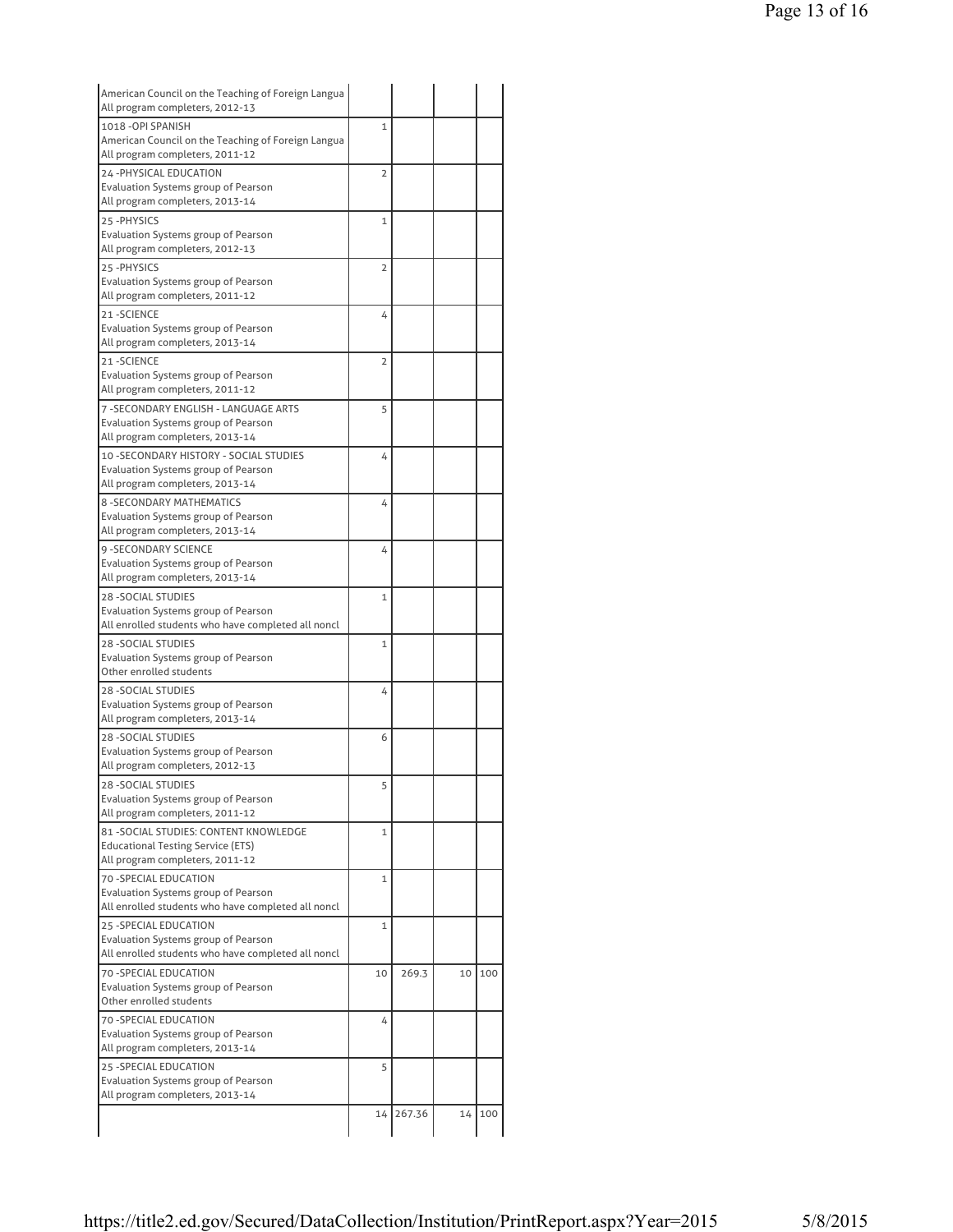| <b>Evaluation Systems group of Pearson</b><br>All program completers, 2012-13                               |                |  |  |
|-------------------------------------------------------------------------------------------------------------|----------------|--|--|
| 70 - SPECIAL EDUCATION<br>Evaluation Systems group of Pearson<br>All program completers, 2011-12            | 8              |  |  |
| <b>32 - THEATRE ARTS</b><br><b>Evaluation Systems group of Pearson</b><br>Other enrolled students           | $\mathbf{1}$   |  |  |
| <b>32 - THEATRE ARTS</b><br><b>Evaluation Systems group of Pearson</b><br>All program completers, 2013-14   | $\overline{2}$ |  |  |
| <b>32 - THEATRE ARTS</b><br><b>Evaluation Systems group of Pearson</b><br>All program completers, 2012-13   | $\mathbf{1}$   |  |  |
| <b>32 - THEATRE ARTS</b><br><b>Evaluation Systems group of Pearson</b><br>All program completers, 2011-12   | $\overline{2}$ |  |  |
| 33 - VISUAL ARTS<br><b>Evaluation Systems group of Pearson</b><br>All program completers, 2013-14           | 1              |  |  |
| 33 - VISUAL ARTS<br><b>Evaluation Systems group of Pearson</b><br>All program completers, 2012-13           | 3              |  |  |
| 33 - VISUAL ARTS<br><b>Evaluation Systems group of Pearson</b><br>All program completers, 2011-12           | $\mathbf{1}$   |  |  |
| 2002 - WPT CHINESE<br>American Council on the Teaching of Foreign Langua<br>All program completers, 2012-13 | $\mathbf{1}$   |  |  |
| 2015 - WPT SPANISH<br>American Council on the Teaching of Foreign Langua<br>Other enrolled students         | $\overline{2}$ |  |  |
| 2015 - WPT SPANISH<br>American Council on the Teaching of Foreign Langua<br>All program completers, 2012-13 | $\mathbf{1}$   |  |  |
| 2015 - WPT SPANISH<br>American Council on the Teaching of Foreign Langua<br>All program completers, 2011-12 | $\mathbf{1}$   |  |  |

# Section III Summary Pass Rates

| Group                                              | Number Number Pass<br>taking<br>tests | passing<br>tests | rate<br>(%) |
|----------------------------------------------------|---------------------------------------|------------------|-------------|
| All enrolled students who have completed all noncl | 15                                    | 13               | 87          |
| Other enrolled students                            | 124                                   | 114              | 92          |
| All program completers, 2013-14                    | 176                                   | 176              | 100         |
| All program completers, 2012-13                    | 128                                   | 128              | 100         |
| All program completers, 2011-12                    | 147                                   | 147              | 100         |

# Section IV Low-Performing

Provide the following information about the approval or accreditation of your teacher preparation program.

Is your teacher preparation program currently approved or accredited? Yes

If yes, please specify the organization(s) that approved or accredited your program:

State NCATE

Is your teacher preparation program currently under a designation as "low-performing" by the state (as per section 207(a) of the HEA of 2008)? No

# Section V Use of Technology

Provide the following information about the use of technology in your teacher preparation program. Please note that choosing 'yes' indicates that your teacher preparation program would be able to provide evidence upon request.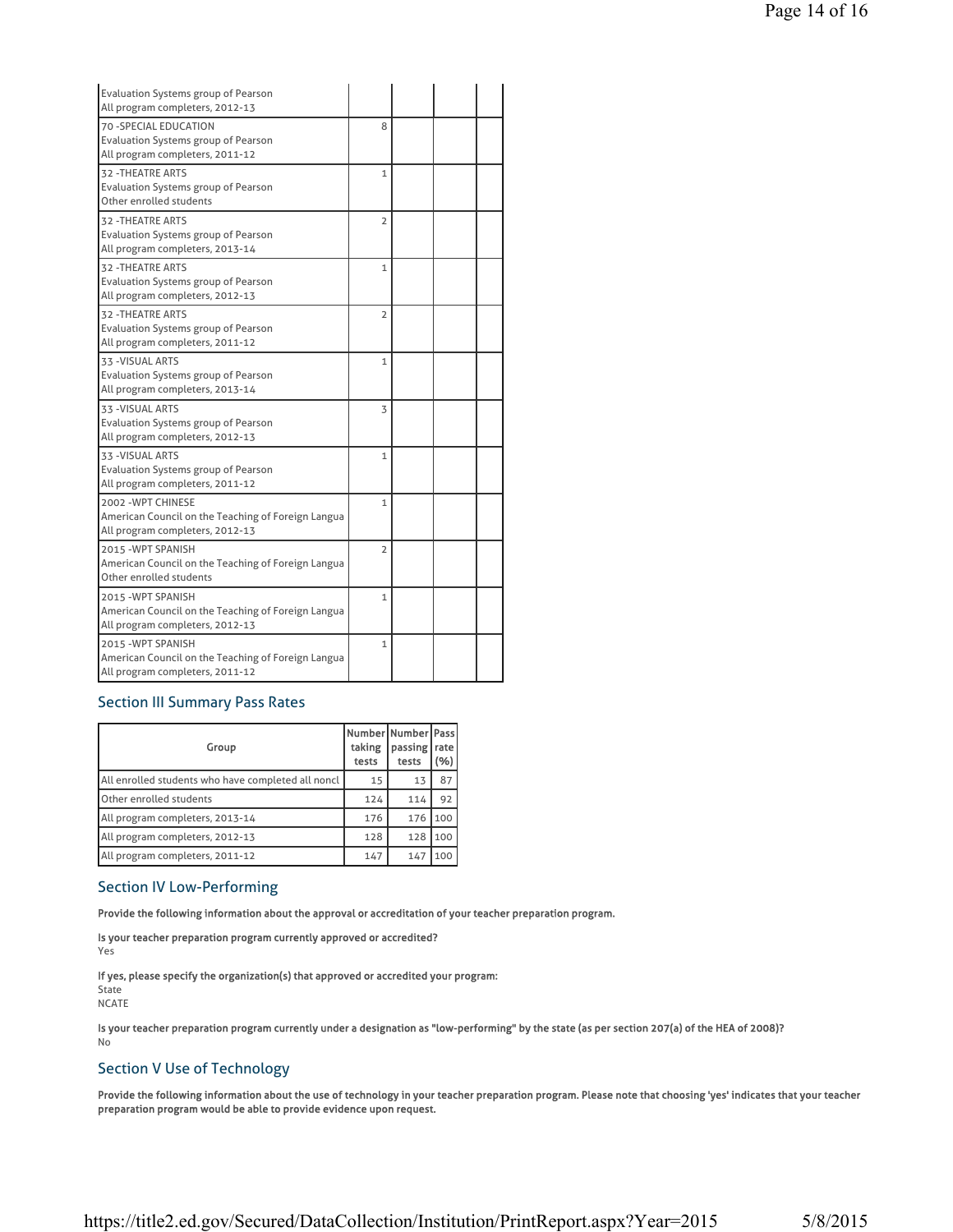y pg pp

- integrate technology effectively into curricula and instruction
- Yes Yes
- use technology effectively to collect data to improve teaching and learning
- use technology effectively to manage data to improve teaching and learning
- Yes • use technology effectively to analyze data to improve teaching and learning
	- Yes

Provide a description of the evidence that your program uses to show that it prepares teachers to integrate technology effectively into curricula and instruction, and to use technology effectively to collect, manage, and analyze data in order to improve teaching and learning for the purpose of increasing student academic achievement. Include a description of the evidence your program uses to show that it prepares teachers to use the principles of universal design for learning, as applicable. Include planning activities and a timeline if any of the four elements listed above are not currently in place.

All candidates create an electronic portfolio for showing competence on program standards. All candidates add evidence to their portfolio using a variety of media, such as attachments and images. Candidates in all programs are also required to complete a course in educational technology, between 1 and 3 credits. Candidates also use a set of digital assessments across internship for reflecting, showing competence on teacher evaluation standards, and identifying areas for improvement.

# Section VI Teacher Training

Provide the following information about your teacher preparation program. Please note that choosing 'yes' indicates that your teacher preparation program would be able to provide evidence upon request.

Does your program prepare general education teachers to:

- teach students with disabilities effectively
- Yes
- participate as a member of individualized education program teams
- Yes
- teach students who are limited English proficient effectively
- Yes

Provide a description of the evidence your program uses to show that it prepares general education teachers to teach students with disabilities effectively, including training related to participation as a member of individualized education program teams, as defined in section 614(d)(1)(B) of the Individuals with Disabilities Education Act, and to effectively teach students who are limited English proficient. Include planning activities and a timeline if any of the three elements listed above are not currently in place.

While multiple courses required students to be able to differentiate instructional strategies to work with a range of learners, undergraduate and graduate programs include specific courses that overtly address working with students with disabilities and limited English Proficiency. At the undergraduate level, EDU 2300, Diversity & the Classroom covers these topics. In addition, there is a separate class that deals specifically with how to work effectively with the rest of the building/district team to meet the needs of students with disabilities through participation in an IEP team.

In addition to the integrated focus in the Master of Arts in Teaching program, all students are required to take EDSP 6644 Educating Exceptional Students to help ensure that our students are well prepared to work with students with disabilities.

#### Does your program prepare special education teachers to:

- teach students with disabilities effectively
- Yes Yes
- participate as a member of individualized education program teams
- teach students who are limited English proficient effectively
- Yes

Provide a description of the evidence your program uses to show that it prepares special education teachers to teach students with disabilities effectively, including training related to participation as a member of individualized education program teams, as defined in section 614(d)(1)(B) of the *Individuals with* Disabilities Education Act, and to effectively teach students who are limited English proficient. Include planning activities and a timeline if any of the three elements listed above are not currently in place.

Students majoring in special education take a total of 18 quarter credits in methods courses related to teaching students with disabilities. In addition, they take 8 quarter credits of foundations courses 3 credit hours in writing IEPs, and between 10 and 18 quarter credits in student teaching.

Master of Arts in Teaching teacher candidates take 27 graduate level quarter credits in Special Education content and methods as part of their certification program. All Special Education coursework is carefully aligned with the 2007 Washington State Endorsement competencies.

# Section VII Contextual Information

### Please use this space to provide any additional information that describes your teacher preparation program(s). You may also attach information to this report card. The U.S. Department of Education is especially interested in any evaluation plans or interim or final reports that may be available.

Content Knowledge: ALL teacher candidates seeking endorsement are required to have a completed major in their endorsement area or they work with our Certification Office to design an "Approved Plan of Study" comprised of college/university coursework and/or documented professional experience that exceeds the minimum endorsement core content competencies. Required courses are content courses, not "teacher education" courses to ensure our candidates exceed the minimum content knowledge required for the endorsement. The "Approved Plan of Study" must be successfully completed in additional to all other state and university endorsement and certification requirements. Of special note is the "Integrated Studies" Major required of all Undergraduate Teacher Candidates interested in teaching Elementary Education. Twenty-four of our 2011-2012 Undergraduates completed this major that requires sixty-four quarter credits of prescribed

https://title2.ed.gov/Secured/DataCollection/Institution/PrintReport.aspx?Year=2015 5/8/2015